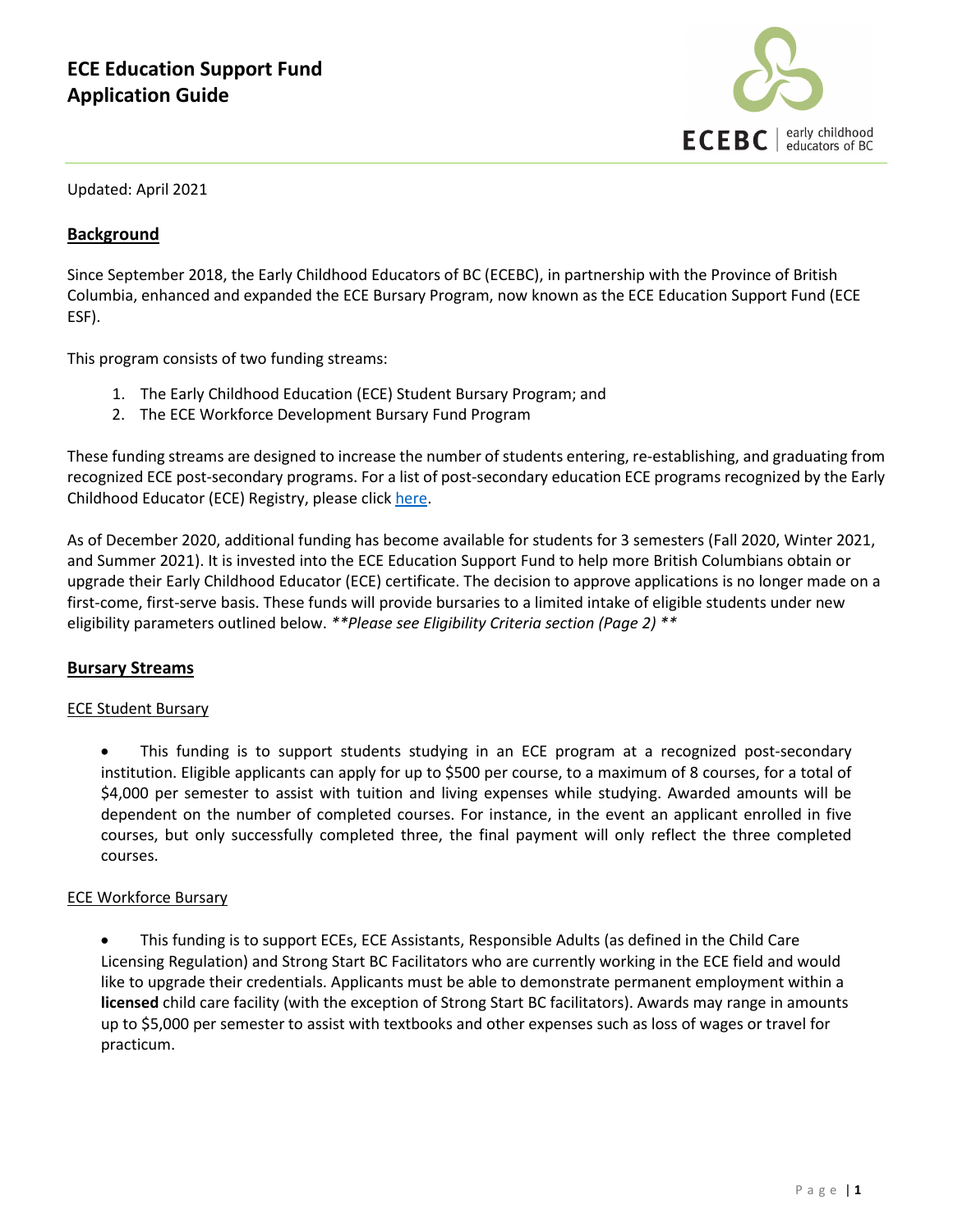

Students who are currently working may apply for the ECE Student Bursary or the ECE Workforce Bursary Development Fund provided they are working in a licensed child care program or a Strong Start BC program. However, applicants who qualify for both streams may only apply to one or the other. Applicants may switch between the two streams provided the applications are for different semesters.

If you are unclear what stream you qualify for please contact [bursary@ecebc.ca](mailto:bursary@ecebc.ca)

### **General Information**

- 1. The ECEBC bursary program pays up to \$500 per course to a maximum of 8 courses per semester. *Please see bursary timeline on page 4.*
- 2. Applicants must indicate the number of courses they are studying in the semester on the bursary application form. We look at the end dates of each course to determine eligibility for the semester.
- 3. You cannot apply for both bursary streams (Student and Workforce) in the same semester.
- **4. We are no longer accepting bursary applications by fax.**

### **Eligibility Criteria**

The ECE Education Support Fund is open to domestic students who are residents of British Columbia and who are studying for an ECE credential, including:

- ECE Basic certificate
- ECE Diploma
- ECE Bachelor

Approval of applications will be prioritized based on;

- An applicant who identifies as of Aboriginal descent (First Nations, Metit or Inuit)
- An applicant who is upgrading from ECE Basic Certificate to ECE Post Basic Certificate (Infant & Toddler and/or Special Needs)
- An applicant who will be completing their ECE program this semester

## **Application Process**

Applicants are responsible for submitting their own **complete** application and transcript.



#### **Application Document Requirements**

Applicants must provide evidence of the following along with their application:

Registration form showing student's own name, assigned student number and school name.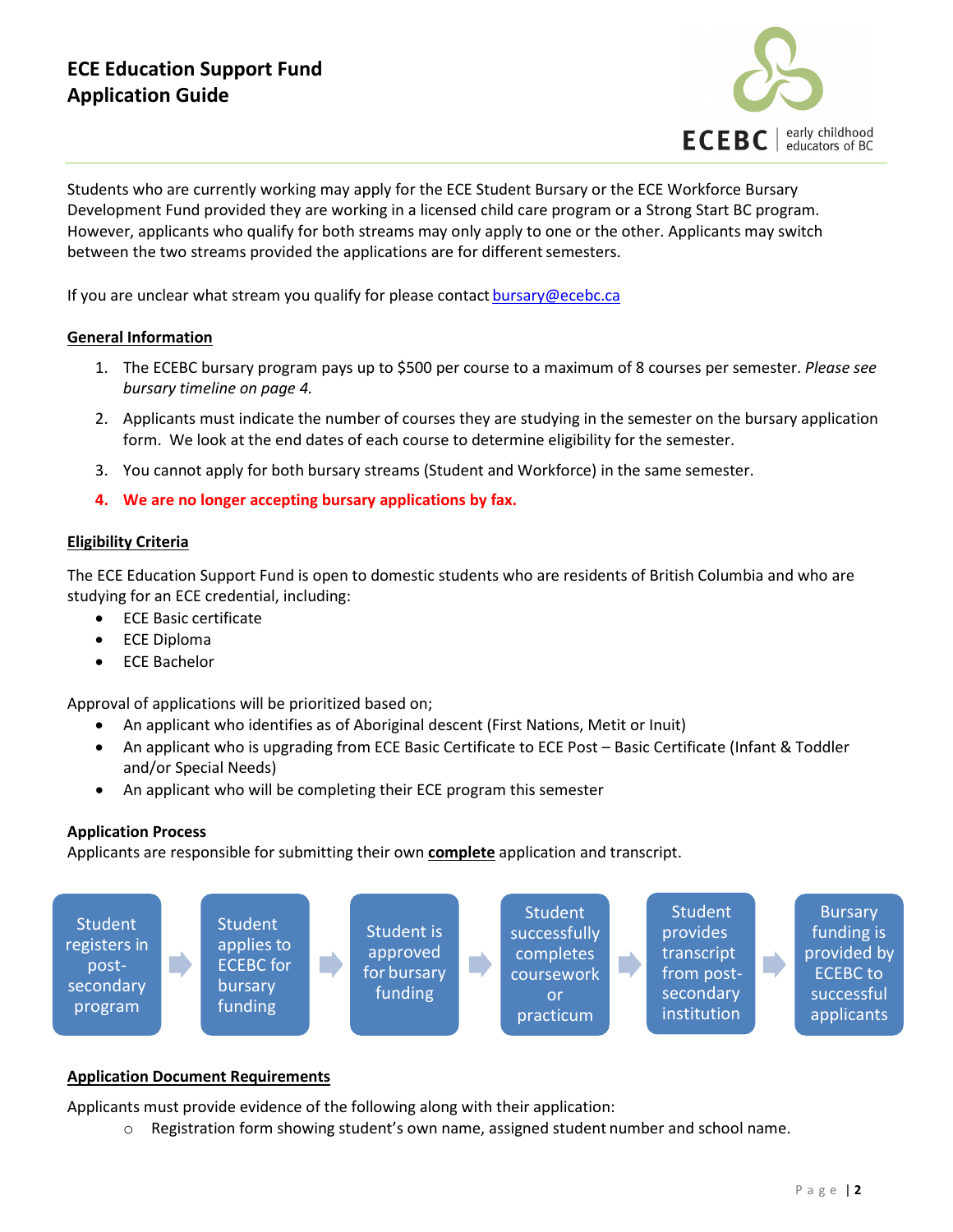

- o Class schedule clearly detailing:
	- Name of each course;
	- Start and end date of each course;

Example of class schedule provided below: (Student name, number and school has been removed to protect data)

| Dates           |  | Course                                                          | Weekdavs   | Times |                 | Hrs Rn |  |
|-----------------|--|-----------------------------------------------------------------|------------|-------|-----------------|--------|--|
| 22-May-17       |  | 02-Jun-17 EC130*: Science                                       | MoTuWeThFr |       | 9:00a 2:00p     | 5.00   |  |
| 05-Jun-17       |  | 16-Jun-17 EC131*: Social Studies and Math                       | MoTuWeThFr |       | 9:00a 2:00p     | 5.00   |  |
| 19-Jun-17       |  | 30-Jun-17 EC140*: Music and Movement I                          | MoTuWeThFr |       | $9:00a$ $2:00p$ | 5.00   |  |
| 03-Jul-17       |  | 14-Jul-17 EC141*: Music and Movement II                         | MoTuWeThFr |       | 9:00a 2:00p     | 5:00   |  |
| 17-Jul-17       |  | 28-Jul-17 EC150*: Creative Art I                                | MoTuWeThFr |       | $9:00a$ $2:00p$ | 5.00   |  |
| $31 - Jul - 17$ |  | 11-Aug-17 EC151*: Creative Art II                               | MoTuWeThFr |       | 9:00a 2:00p     | 5.00   |  |
|                 |  | 14-Aug-17 25-Aug-17 EC105*: Principles and Foundations in ECE   | MoTuWeThFr |       | $9:00a$ $2:00p$ | 5.00   |  |
|                 |  | 28-Aug-17 22-Sep-17 EC110*: Guiding and Caring                  | MoTuWeThFr |       | $9:00a$ $2:00b$ | 5.00   |  |
|                 |  | 25-Sep-17 06-Oct-17 GE124*: Career and Professional Development | MoTuWeThFr |       | 9:00a 2:00p     | 5.00   |  |
| 09-Oct-17       |  | 20-Oct-17 EC170*: Interpersonal Skills                          | MoTuWeThFr |       | 9:00a 2:00p     | 5.00   |  |
|                 |  | 23-Oct-17 03-Nov-17 EC180* Health, Safety and Nutrition         | MoTuWeThFr |       | 9:00a 2:00p     | 5.00   |  |
|                 |  | 06-Nov-17 01-Dec-17 EC100*: Child Growth and Development        | MoTuWeThFr |       | 9:00a 2:00p     | 5.00   |  |

**Please note:** A letter regarding acceptance into the program or transcripts detailing completed courses will not provide the class information required to determine the value of the bursary for the upcoming semester.

- Canadian Social Insurance Number (SIN)
- Proof of residency in the province of B.C. ONE of the approved residency proofs below.
	- o BC Driver's License
	- o BC Services Card
	- o BC Identity Card
	- o Recent (within the last two months) BC Hydro bill in applicant's name and address; or
	- o Recent (within the last two months) letter or communication from a BC government agency on professional letterhead and showing the applicant's name and address.

**Please note:** All BC Government issued IDs submitted with your application must be valid – not expired. The address on the proof of residency MUST match the address on the application form.

- Completed bursary application forms for the type of bursary being requested. Applicants are responsible for verifying that the application and supporting documents are COMPLETE and emailed to the bursary team in one email.
- Applicants of the ECE Workforce Bursary must provide a letter from their employer at a licensed childcare facility or Strong Start BC program approving a leave of absence to complete course work or practicums. If applicable, the letter should also state the employer's financial support to the applicant during the time of study or practicum.
- Applicants of the ECE Workforce Bursary must attach a copy of their most recent pay stub if they are seeking funding for partial wage replacement. ECEBC will only consider a maximum of up to 40 hours per week.
- Applicants must submit a transcript of successfully completed courses to receive their bursary payment. Transcripts must show the applicants name, student number, school and passing grade/completion to be accepted. Note: the transcript can be unofficial. Courses marked as "in-progress" or "incomplete" will not be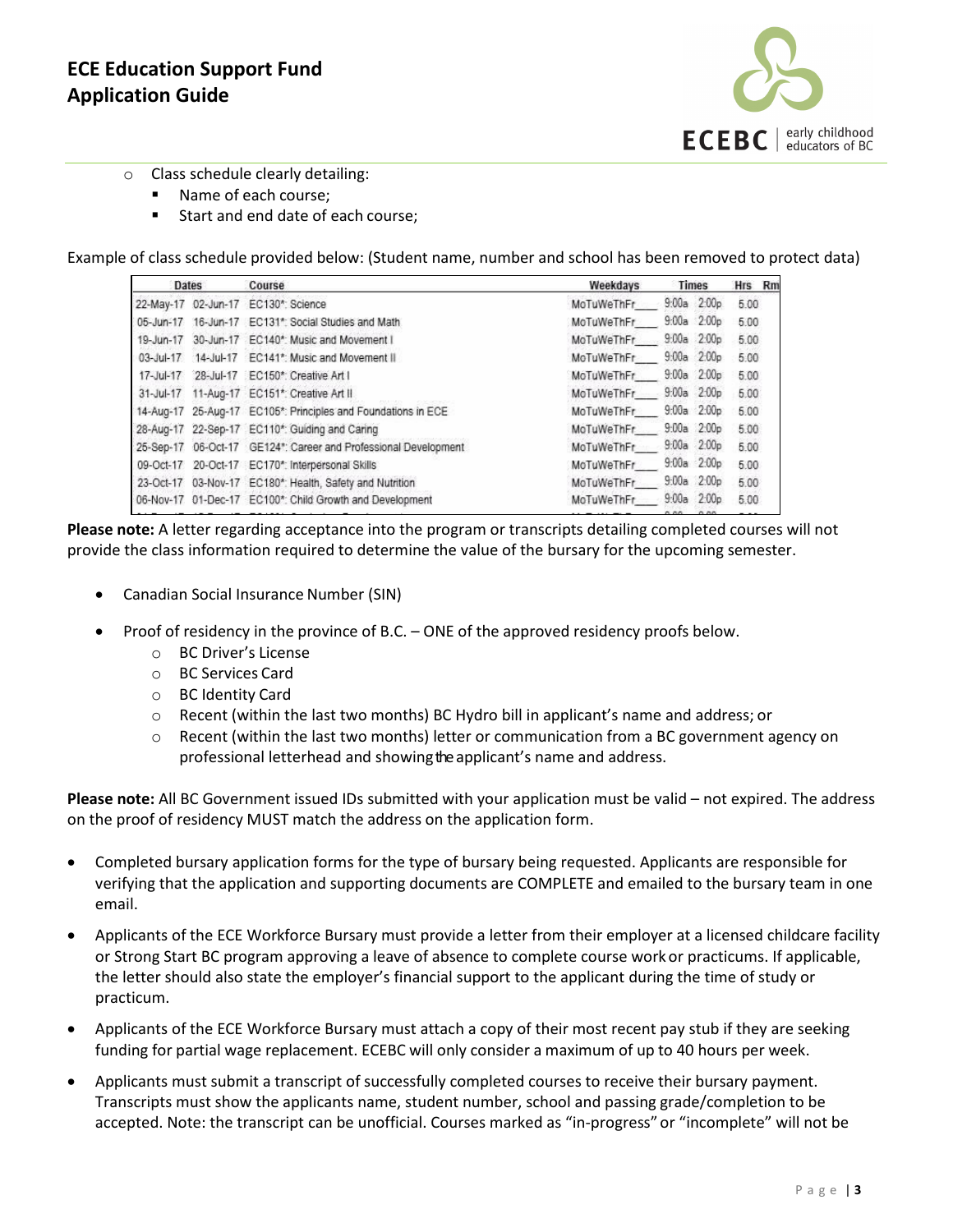

considered for payment. Transcripts should show all courses applied for in the semester.

Example of transcript with final grades for the semester: (Student's name, number and school information has been removed to protect data)

|                                   | <b>Unofficial Transcript</b> |    |                                   |                      |                        |                        |                          |                                 |                                 |      |
|-----------------------------------|------------------------------|----|-----------------------------------|----------------------|------------------------|------------------------|--------------------------|---------------------------------|---------------------------------|------|
| Term: Summer 2018                 |                              |    |                                   |                      |                        |                        |                          |                                 |                                 |      |
| College:                          |                              |    | Career/Vocational                 |                      |                        |                        |                          |                                 |                                 |      |
| Major:                            |                              |    | Early Childhood Care&Education    |                      |                        |                        |                          |                                 |                                 |      |
| <b>Academic Standing:</b>         |                              |    | In Good Academic Standing         |                      |                        |                        |                          |                                 |                                 |      |
| <b>Subject Course Level Title</b> |                              |    |                                   |                      |                        | Grade                  | Credit<br><b>Hours</b>   | <b>Quality</b><br><b>Points</b> | Start and End R<br><b>Dates</b> |      |
| <b>EDUC</b>                       | 277                          | 01 | Applied Theory - Practicum II     |                      |                        | CR.                    | 3.500                    | 0.00                            |                                 |      |
| FDUC.                             | 383                          | 01 | Curriculum - Outdoor Environments |                      |                        | $B +$                  | 3.000                    | 9.99                            |                                 |      |
|                                   |                              |    |                                   | <b>Attempt Hours</b> | Passed<br><b>Hours</b> | Earned<br><b>Hours</b> | <b>GPA Hours Quality</b> | <b>Points</b>                   | <b>GPA</b>                      |      |
|                                   | <b>Current Term:</b>         |    |                                   | 6.500                | 6.500                  | 6.500                  | 3.000                    | 9.99                            |                                 | 3.33 |
| <b>Cumulative:</b>                |                              |    |                                   | 60.500               | 60.500                 | 60.500                 | 54,000                   | 197.97                          |                                 | 3.67 |

\*Visual examples of BC Government issued ID. To learn more about obtaining a BC Identity Card, [please click](https://www.icbc.com/driver-licensing/getting-licensed/Pages/Apply-for-an-enhanced-licence-ID-or-BCID.aspx) here.







 **BC Identity Card BC Driver's License BC Services Card Bursary Timeline**

| <b>Semester</b> | <b>Period</b>                  | <b>Includes</b>                                                                                                                                                                                           | <b>Transcripts Due</b>                 |
|-----------------|--------------------------------|-----------------------------------------------------------------------------------------------------------------------------------------------------------------------------------------------------------|----------------------------------------|
| Winter/Spring   | January 1 – April<br>30        | Classes that finish within this period will<br>fall under the Winter/Spring semester.<br>Classes that start within this period but<br>finish between May - August will fall<br>under the Summer semester. | May 15 <sup>th</sup> , 4.00pm          |
| Summer          | May $1 -$ August 31            | Classes that finish within this period will<br>fall under the Summer semester. Classes<br>that start within this period but finish<br>between September - December will fall<br>under the Fall semester.  | September 15 <sup>th</sup> ,<br>4.00pm |
| Fall            | September $1 -$<br>December 31 | Classes that finish within this period will<br>fall under the Fall semester. Classes that<br>start within this period but finish between<br>January - April will fall under the Winter<br>semester.       | January 15 <sup>th</sup> ,<br>4.00pm   |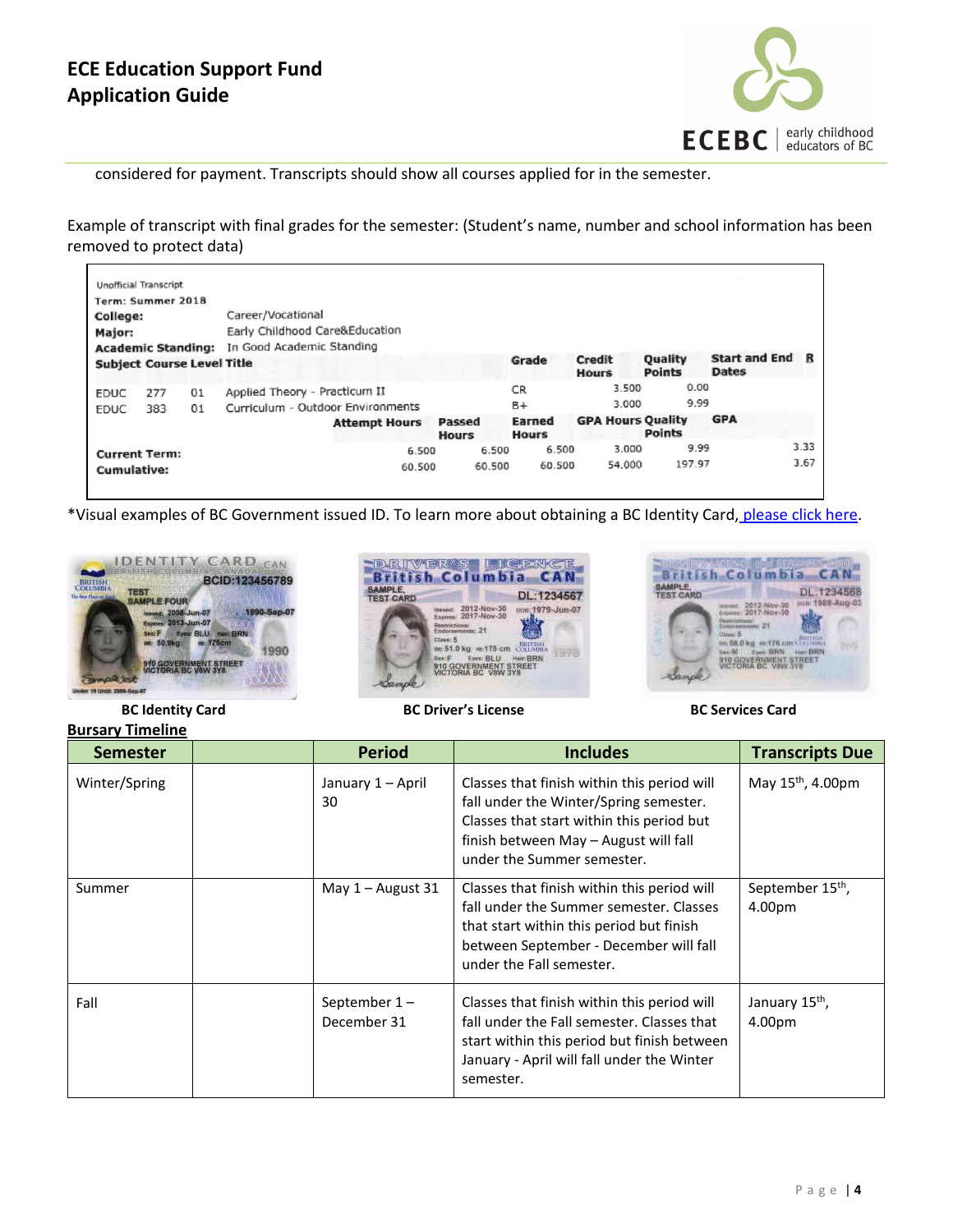

Those who registered and pay by semester should submit one application for the whole semester. Students in programs with continuous intakes may apply for a bursary on a course-by-course basis provided they are included before the application deadline. Please note though if funds are expended, additional courses may not be approved.

In cases where the ECE Education Support Fund has reached its financial limit, priority will be determined on the day and time the completed application was received by us.

## **Bursary Payment**

## **Bursary funding is not guaranteed.**

Please note that ECEBC reserves the right to audit applications and awarded amounts.

Bursaries will be paid directly to approved applicants following receipt of a transcript detailing completed courses in the semester applied for.

Applicants must provide accurate banking information and Social Insurance Number (SIN) to receive payment.

The Canada Revenue Agency defines bursaries as a form of income and requires ECEBC to provide T4A's to students and report the value of the bursary awarded to the CRA. If you do not have a Social Insurance Number, you will need to obtain one before applying for a bursary. To learn more about Social Insurance Numbers and how to apply for one, click [here.](https://www.canada.ca/en/employment-social-development/services/sin.html)

## **Appeal Process and Resolution**

ECEBC strives to deliver a bursary program that is fair and equitable to all ECE students in B.C., however ECEBC recognizes that disputes may occur from time to time.

The applicant will have ten (10) business days from the date the notice of decision is e-mailed to launch an appeal. The process will be as follows:

- The applicant will submit a claim to the Executive Director at [appeals@ecebc.ca](mailto:appeals@ecebc.ca) stating their view of why the decision is unjust and providing any additional informationto support their appeal. In the subject line please state, "Appeal Process"
	- o Note that this information does not include resubmission of missing or inaccurate documentation originally requested.
- The Executive Director will respond within fifteen (15) business days of receiving the appeal letter explaining the rationale in support of the original decision or why the decision may be amended or overturned.
- The Executive Director's decision will be considered final, with no further avenues for appeal for the application under review.
- The applicant may submit another application for subsequent bursaries. Any previous applications that have been appealed will have no bearing on future applications.